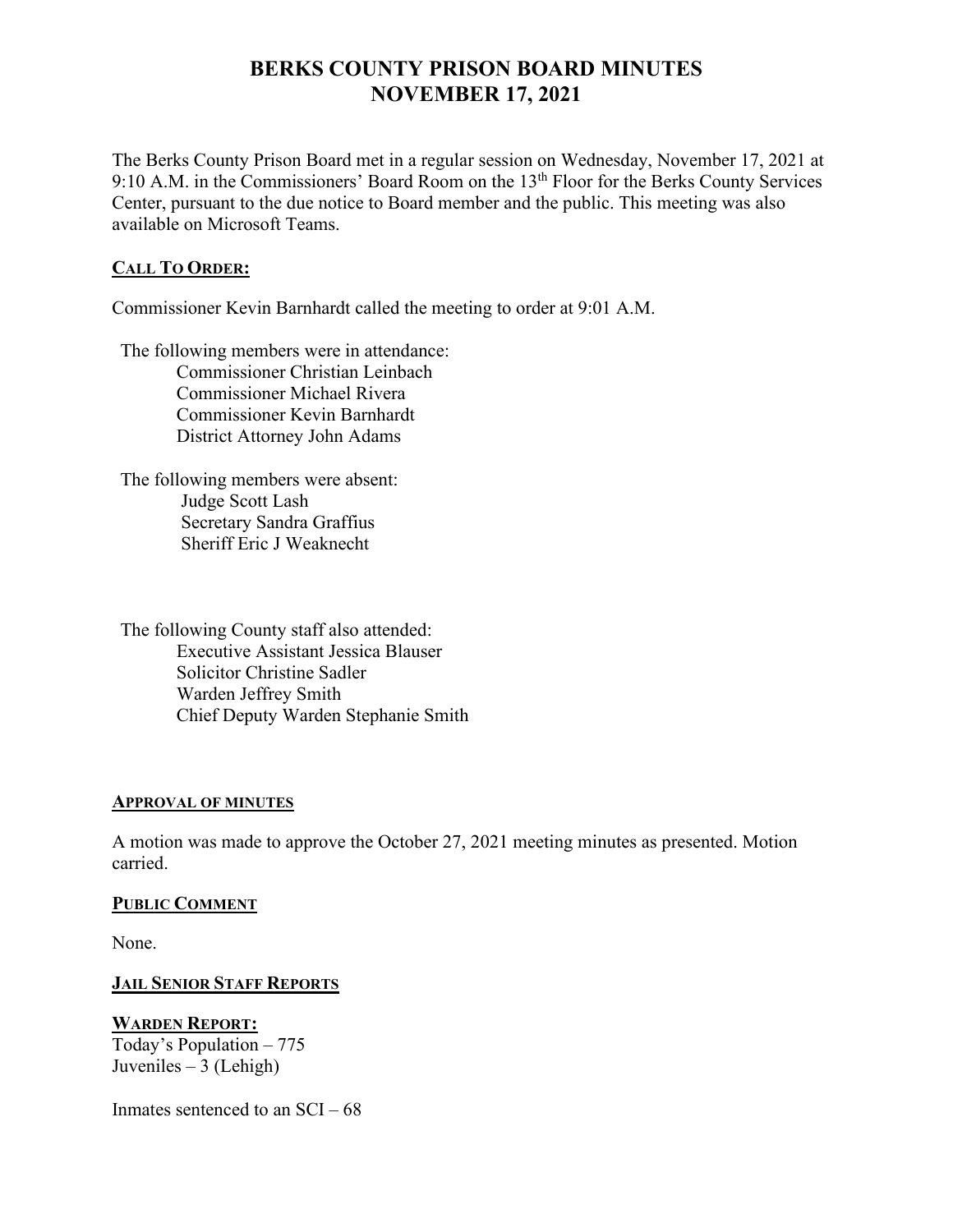## **BERKS COUNTY PRISON BOARD MINUTES NOVEMBER 17, 2021 2 of 3**

64 of those inmates are scheduled to leave between now and December 31st . 4 inmates are awaiting transport date.

DOC has reconsidered our commitments:

- Increased from 10 to 18 inmates on the 11/30 transport
- Added a 12/8 transport

Project Updates –

Outstanding Capital Projects from 2020:

- A/B Visitation Work began on November 3rd. Everything has been installed by the vendor. Only outstanding items are the doors need to be painted and the electric has to be run for the intercoms.
- End Cells & HVAC Project Programs have been installed. Waiting for them to come and train our staff.

2021 Capital Projects:

- Repair of the water tanks and expansion valves has been completed by Berkshire Mechanical.
- NVRs Continuing to work with the IS team. Quotes have been provided. The IS team is following up with some additional questions before a decision can be made.

GTL – On November 9th, GTL provided us a demo of their scheduling software for inmate visitation (both civilian and professional).

- We believe it will be an effective tool and allow our staff to be more productive.
- We had further questions that they are looking into.
- We plan to have a follow up meeting with them once they have more information

# **Chief Deputy Warden Report:**

Programming update – partnering with COCA and PrimeCare to distribute Narcan kits to individuals who are being released from BCJS. Plan to have more follow up meetings and plan to start this program 1/1/22.

# **Deputy Warden of Custody Report:**

- 35 CO vacancies
- 3 graduated 11/12
- 1 graduate 11/19
- 11/24 is the start date for the next academy
	- o 7 candidates to start academy
- $\bullet$  12/7 next test

# **Public Comment**: None

# **SOLICITOR'S REPORT**